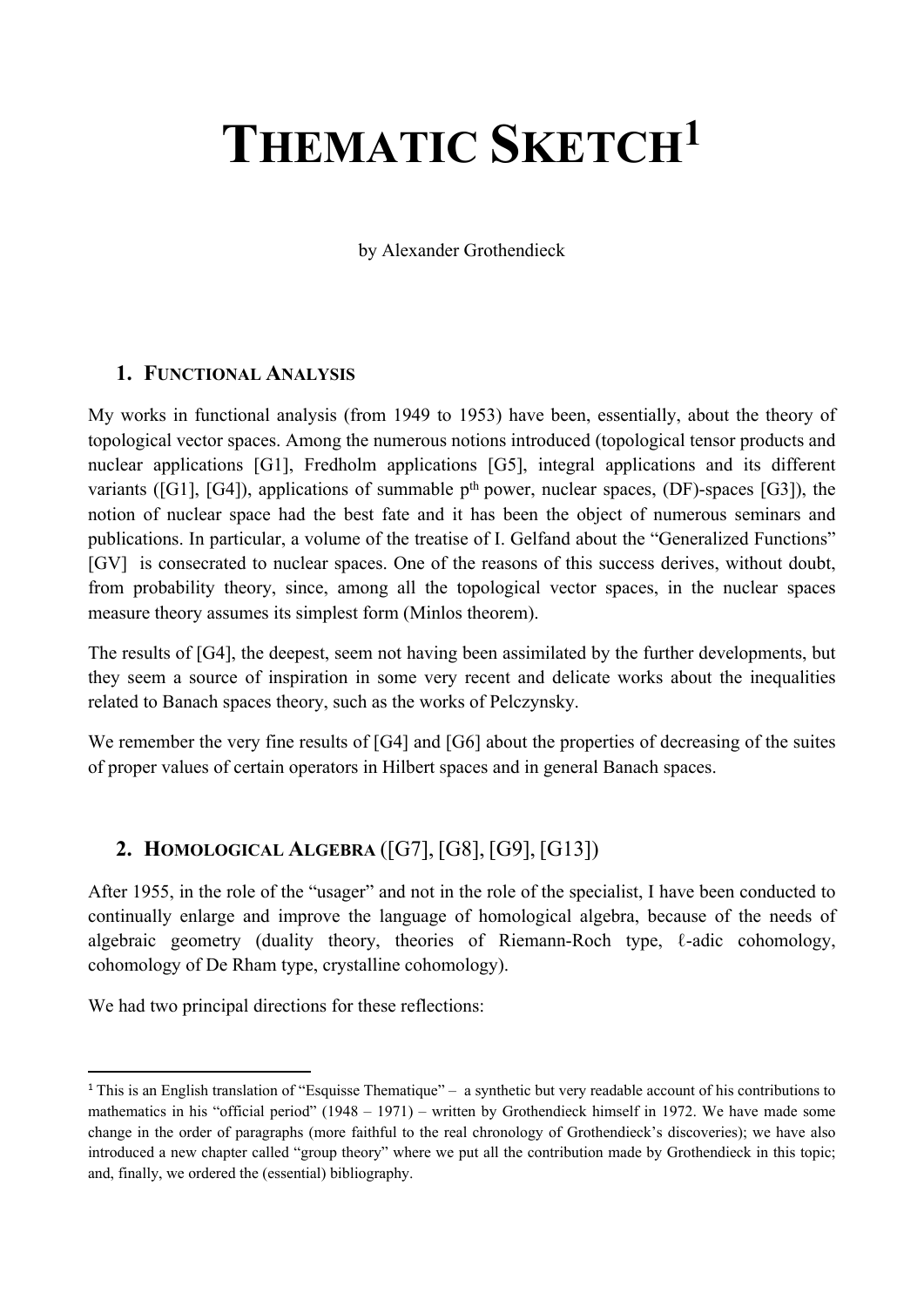- a) *the development of a non-commutative homological algebra* (systematized in the thesis of Jean Giraud [Gi2]);
- b) *theory of derived categories*, developed systematically by J.-L. Verdier [V], and exposed by R. Hartshorne [RD], L. Illusie [I] and in [SGA 4, Exp. XVIII].

These two currents of reflections are far from being completed and, without doubt, they are called to be unified to homotopical algebra (cf. the work of Quillen [Q] for a preliminary sketch), and to the theory of n-categories, particularly useful in the geometric interpretation of cohomological invariants ([Gi2] and [R]).

#### **3. ALGEBRAIC GEOMETRY**

In this topic my influence has been the most direct and deep, because, since 1959, the mostly part of my works are about this subject.

- **a)** *Foundational works***.** The problem was to find a frame enough great to have a common fundament for algebraic geometry (developed by A. Weil, O. Zariski, C. Chevalley and J. - P. Serre over a general base field) and arithmetic. This is realized in EGA I, II, and some parts of EGA III and IV, with the introduction and the study of the notion of "scheme". Some generalizations have been developed: the formal schemes (EGA I, par. 10); the theory of algebraic spaces of Michael Artin [K]; the "algebraic stacks" or "algebraic multiplicities" of Deligne and Mumford [DM]; the "relative schemes" [H] (expecting the "formal multiplicities" and the "relative algebraic varieties" over general ringed topos etc.). These generalizations show us the conceptual importance, in the language of scheme, of the notion of localization, i.e. the notion "topos" (cf. par. 7). The foundations developed in [EGA] and [SGA] are, today, the "pain quotidien" of the mostly part of algebraic geometers and their importance has been stressed by many mathematicians: O. Zariski, J.-P. Serre, D. Mumford, Y. Manin, H. Hironaka, F. Chafarevich.
- **b)** *Local theory of schemes and morphisms of schemes*. In this context we have the developments of commutative algebra (cf. par. 4) and the detailed study of notions as "lisse" morphisms, étale morphisms, net<sup>2</sup> morphisms, plat morphisms etc. The four volumes of [EGA, Chapter IV] are consecrated to these developments, which inspired analogue developments in the theory of analytic spaces and rigid-analytic spaces.

<sup>&</sup>lt;sup>2</sup> Grothendieck, since the end of 60s, began to use the term "net" as synonymous of "unramified".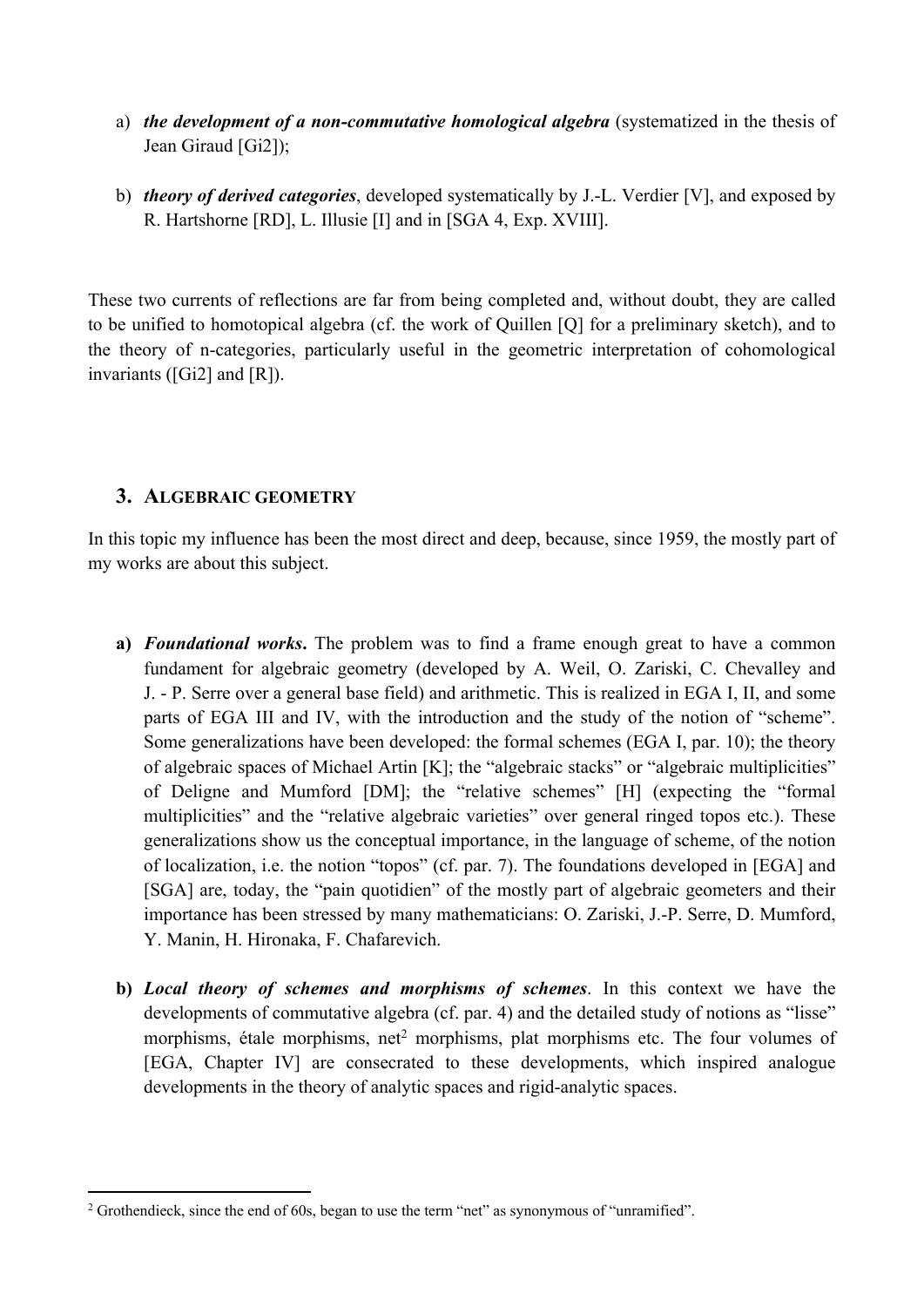- **c)** *Construction of schemes***.** Among the techniques developed and by some unpublished seminars [FGA], we developed a descente theory [SGA 1, Exp. V and VI], a theory of quotient schemes, Hilbert schemes and Picard schemes, and a theory of formal moduli. We obtained an existence theorem of sheaves of algebraic moduli associated to formal moduli [EGA III, par. 5]. The new point of view is, essentially, the construction of a scheme starting by a functor that represents it. In this approach, I didn't reach a flexible characterization of representable functors by a relative scheme (locally of finite type over a Noetherian scheme). Michael Artin resolved definitely this problem, substituting the notion of scheme with the more general and more stable notion of "algebraic space" [K]. Among other researches in this direction, inspired by my papers, we have the work of J. Murre about Picard Schemes over a field [Mu] , the work of D. Mumford and M. Raynaud about Picard schemes over general bases [Ra], and finally the work of Mumford and Seshadri about the passage to quotient.
- **d)** *Fundamental Group***.** ([SGA 1], [SGA 2], [SGA 7, Exp 1 e 2], [FGA, n. 182], [G17]). From an algebraic-geometric point of view, after the definition of fundamental group of a general variety, everything had to be done: from descent theorems (including some formal theorems à la Van Kampen) until the calculus of fundamental group in the first not-trivial case (an algebraic curve without some points). We add the theorem of degeneration and finite presentation of fundamental group of an algebraic variety over a algebraically closed field. These results are in [SGA 1], obtained using some classical results over the complex field (obtained through transcendent methods) and a panoply of tools created for our aims (descente theory, étale morphisms, existence theorems for coherent sheaves). Other more special results are: theorems of Lefschetz type [SGA 2]; action of local monodromy groups over the fundamental group of a fiber [SGA 7, Exp. I]; calculus of some local fundamental groups [G17], via the fundamental groups of some formal schemes. These results have been used in many works and were the inspiration for the thesis of M. me Raynaud [R].
- **e)** *Local and global Lefschetz theorems* for the Picard groups, for the fundamental group, for the coherent and étale cohomology. We have obtained a comparison between the invariants (cohomological and homotopical) of an algebraic variety and of a hyperplane section. The starting ideas are in [SGA 2]; the definitive theorems (in terms of necessary and sufficient conditions) are in the thesis of M.me Raynaud [R].
- **f)** *Intersection theory and Riemann-Roch theorem (for general schemes).* The principal new idea is that there is almost an identity between the Chow group of classes of cycles over a variety X and a certain group of "classes of coherent sheaves" (modulo torsion), that is  $K(X)$ . In a modest context this is exposed in [G10] and [G11]. In a more ambitious context it is exposed in [SGA 6]. In the same spirit cf. [SC]. Since then, the idea of reformulating a theorem of a variety (due to F. Hirzebruch) in a more general theorem about a morphism between varieties had a great success and not only in algebraic geometry but also in algebraic topology and differential topology (starting from the "Riemann-Roch differential formula" developed by M. F. Atiyah and F. Hirzebruch [AH], under the inspiration of my relative formulation of Riemann-Roch theorem [G10]).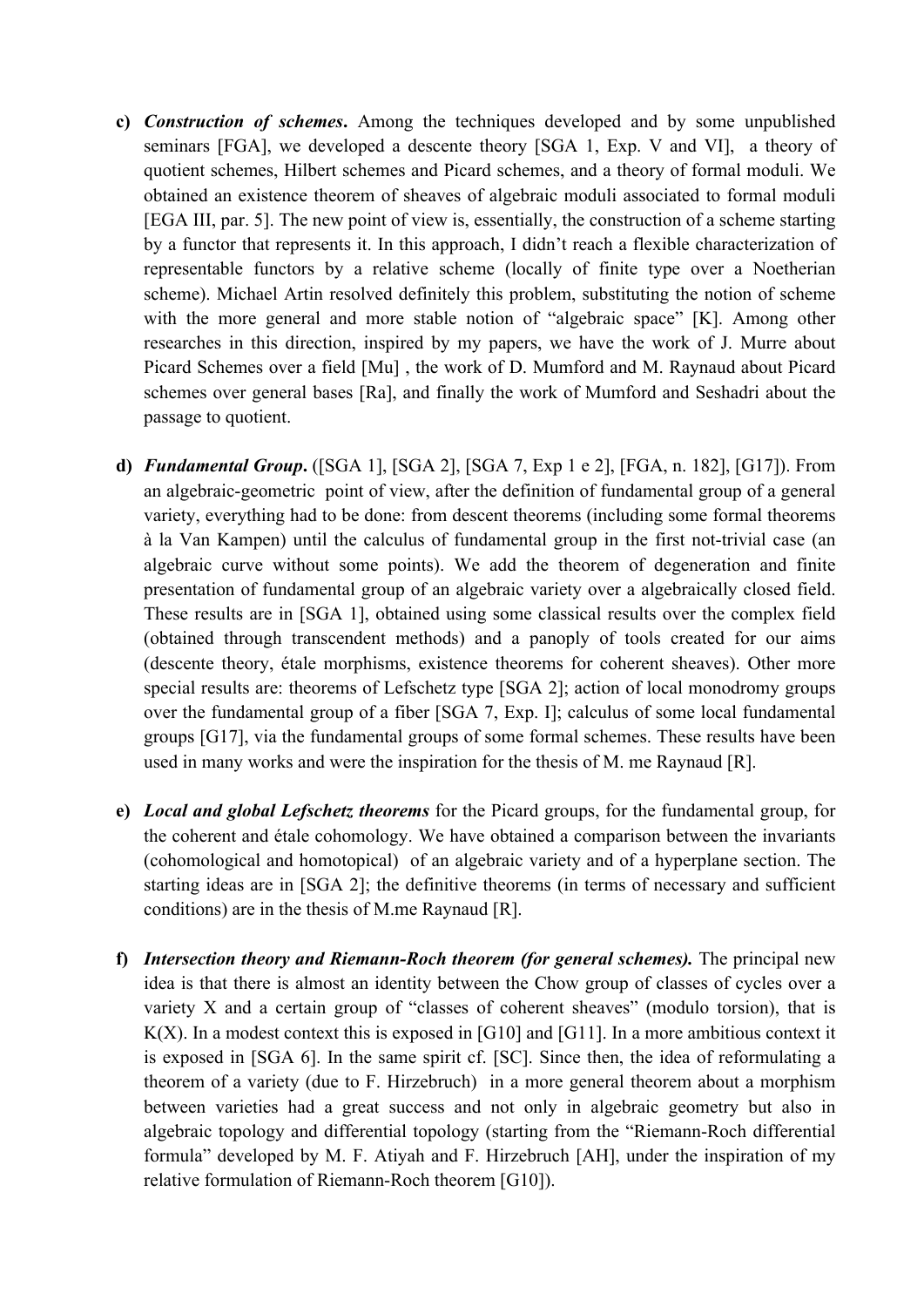- **g)** *Abelian schemes.* In classical terms, these are the families of abelian varieties, parametrized by some scheme. The most important theorems are the "theorem of semi-stable reduction" [SGA 7, exp. IX] and its consequences and variants; the theorem of existence of morphisms of abelian schemes in [G12] and its variants (generalized by Deligne in a theorem about the cohomology of Hodge-De Rham relative of a family of non-singular complex projective varieties); and a theory of infinitesimal deformations of abelian schemes (unpublished over a general base) in terms of deformation of a Hodge filtration over the cohomology group  $H<sup>1</sup>$ relative of De Rham (seen as a crystalline cohomology).
- **h)** *Monodromy groups.* My principal contributions are contained in the first volume of [SGA 7] about the fundamental properties of the action of local monodromy group over the cohomology, as over the fundamental group of a fiber. The principal application is the semistable reduction theorem of abelian schemes.

## **4. ALGEBRA** ([EGA], [SGA ][CS])

As said about homological algebra, algebra has been for me a tool to develop and not an aim. My contributions to algebra consist in a purely algebraic part (which, once extended in a theory of higher K groups, will become part of homological and homotopical algebra).

Also, some of my results in algebraic geometry can be specialized in some results of pure algebra, such as the isomorphism between  $K(A[t])$  and  $K(A)$ , where A is a ring.

I indicate some of my contributions.

- **a)** *Categorical algebra.* Since 1953 I felt myself obliged, for my needs (in algebraic geometry), to develop a categorical panoply ever insufficient. The mostly part of my results are developed in [EGA] and [SGA] (especially in the first two tomes of [SGA4]). We can't describe these results, now entered in the current use. We remember only the use of the concept of the "universes" (in order to surpass some logical difficulties present in the intensive use of categories) and the concept of "descente" (developed systematically by Giraud [Gi1]).
- **b)** *Commutative algebra.* In the language of schemes, commutative algebra can be considered essentially the local study of schemes. Chapter IV of [EGA]contains numerous new results of commutative algebra, especially the notion of "excellent ring" and its properties of permanence (whose absence was the most evident lacuna in the work of M. Nagata on local rings).

#### **5. GROUP THEORY**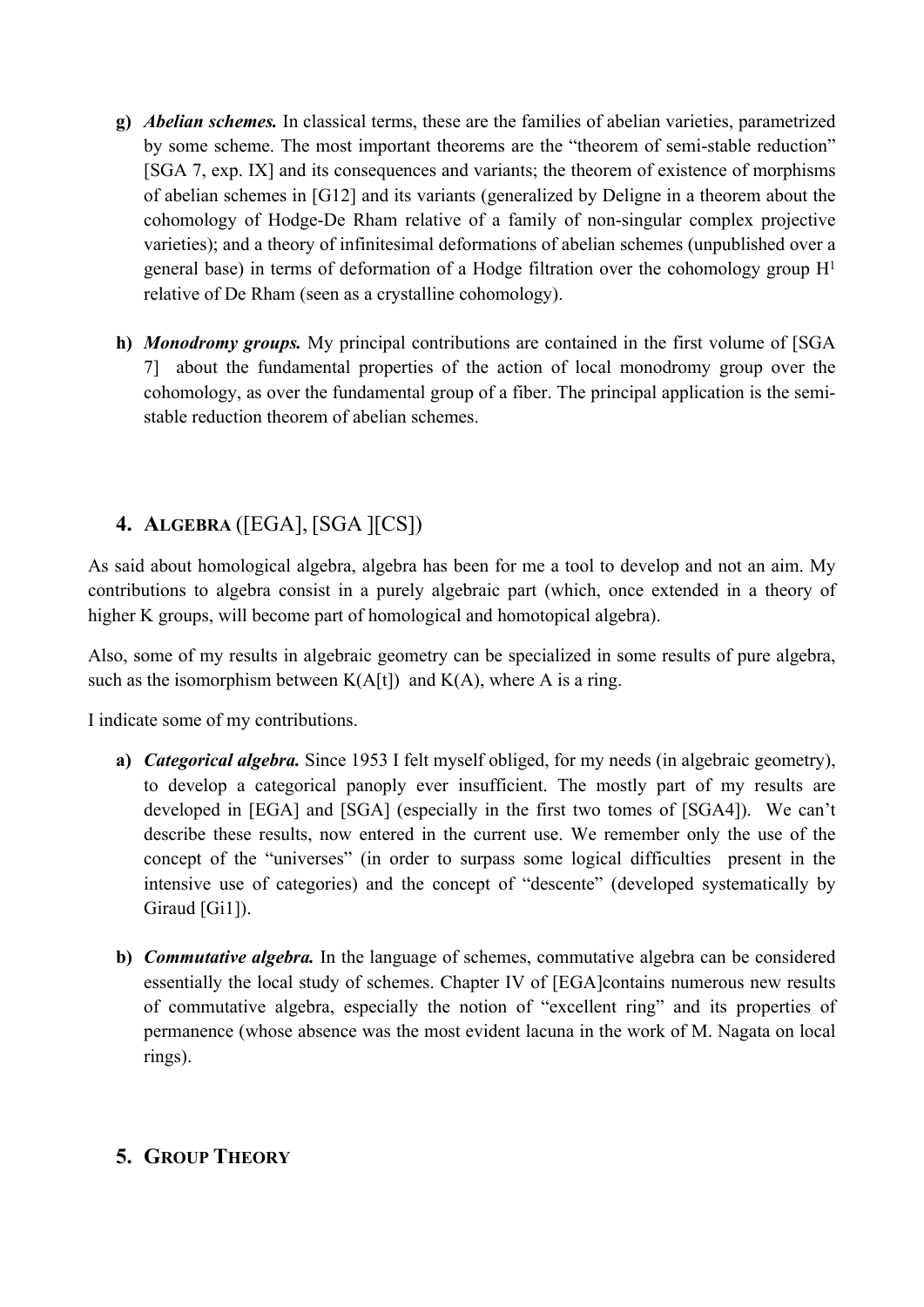- **a)** *Algebraic Groups* ([SGA 3], [SC]) This subject is a mix of algebraic geometry and group theory. [SGA 3] deals with general schemes and the algebraic geometry part is considerably larger of group theory. However, through scheme theory, we have obtained some new results, even in the case of groups defined over a base field, the most interesting being contained in [SGA 3, Exp. XIV]. My principal contribution, developing the works of Borel and Chevalley in the context of classical algebraic geometry, has been the systematic application of scheme theory to algebraic groups and to group-schemes
- **b)** *Lie Algebras***.** As sub-product of my researches about the algebraic groups in characteristic p > 0, I have found some delicate results about sub-algebras of Borel and Cartan of some Lie algebras, especially on imperfect base-fields [SGA 6, Exp. XIII and Exp. XIV]
- **c)** *Brauer Group***.** My contributions derive, essentially, by application of étale cohomology to the theory of Brauer groups.[CS, *Le Groupe de Brauer I-II-III*]
- **d)** *Discrete Groups*. In [CS, Exp VIII], I developed a purely algebraic theory of Chern classes of representations of a discrete group over a general base field (or even a base ring), with some applications of arithmetic nature about the order of Chern classes of complex representations. This theory can be considered as a particular case of a theory of Chern classes of linear representations of general group-schemes, and more generally of a theory of ℓ-adic Chern classes of vector fibred over a general ringed topos. In [G14] I have established, up some things, that for a discrete group G, the theory of linear representations of G (over a general base ring) depends only by the profinite completion of G.
- **e)** *Formal Groups* ([SGA 7], [G12], [G15], [G16])**.** This topic is a mix of group theory, Lie groups, algebraic geometry, arithmetic and (in a form very similar to Barsotti – Tate groups) local systems theory. Scheme theory gives a great simplification in this area, as we find in the classic exposition of Manin of Dieudonné theory [M1]. My principal contribution, together with this conceptual simplification, has been the development of a Dieudonné theory for Barsotti – Tate groups over general base schemes with residual characteristic  $p$ 0, in terms of "Dieudonné crystals" associated to such groups. A sketch of this theory has been exposed at the ICM of Nice [G15] and in Montreal during the summer of 1970 [G16], and during my courses at the College de France in 1970/71 and 1971/72. A part of these ideas have been developed in the thesis of Messing [Me], and the technical needs of this theory have been the origin of the development of the theory of deformation of commutative group-schemes of Illusie [I], where he proved some conjectures suggested by the "crystalline Dieudonné theory". The relations between abelian schemes and Barsotti –Tate groups have been explored in [SGA 7, exp IX] and [G12].

#### **6. ANALYTIC GEOMETRY** ([SHC], [G18], [G19])

My influence in analytic geometry is due not so much to new results ([SHC], [G18], [G19]), but, rather, to the points of view inspired by algebraic geometry that I introduced, and to numerous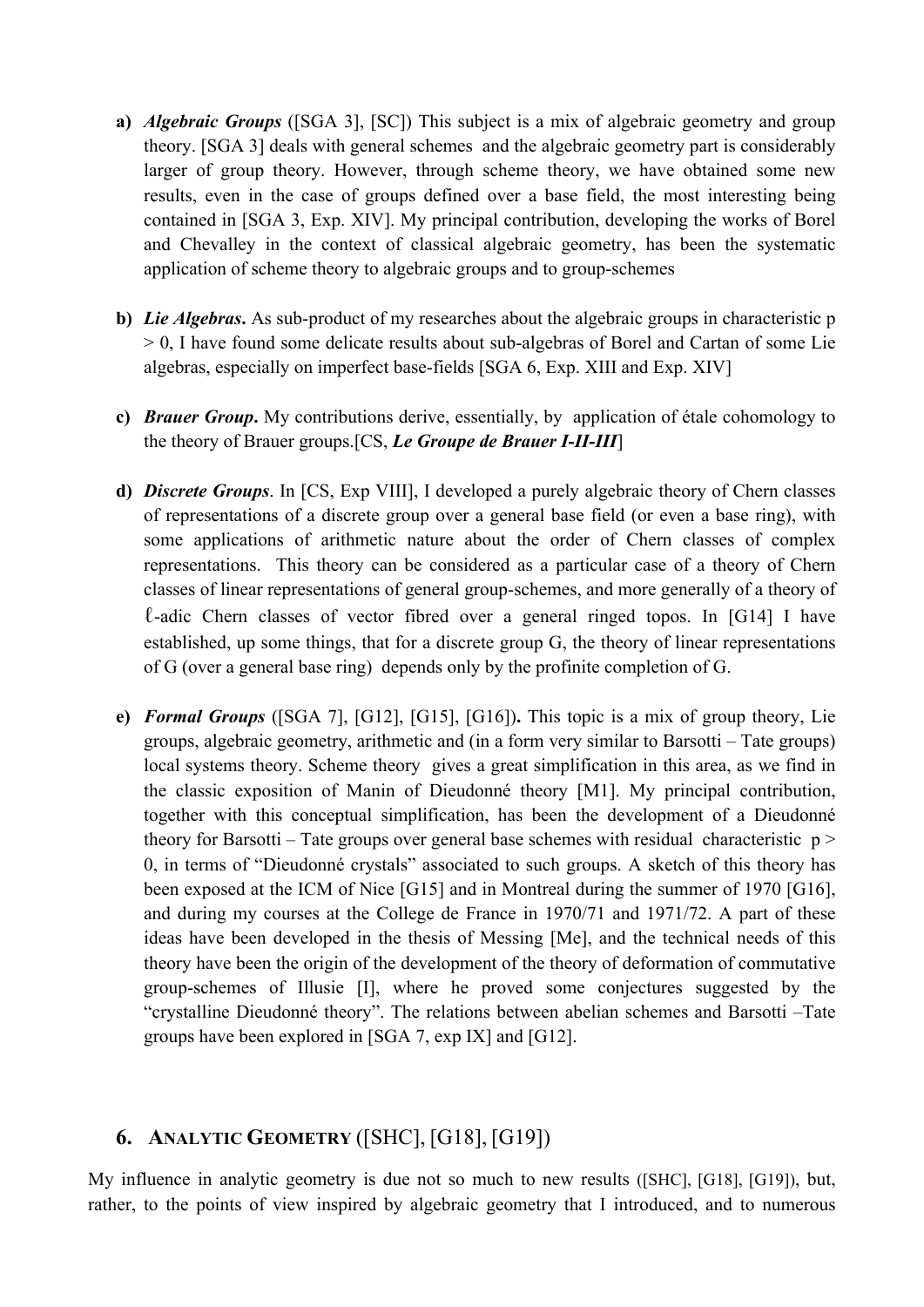suggestions I have given. One of the oldest is the finiteness theorem of Hans Grauert for the proper morphisms of analytic spaces bringing to his recent generalization in a theorem that can be enounced in terms of derived categories (I have insisted for much time about this formulation proved independently by R. Kiehl [K] and by O.Forster and K.Knorr [FK]).

Other finiteness theorems (Frish and Siu) for the higher direct images of a coherent sheaf for an open immersion, using the depth of the sheaf in the points of the complement set, inspired by analogue theorems in algebraic geometry [SGA 2].

I gave analogues remarks for the theorems about cohomology with compact support of coherent algebraic sheaves, completed through a theorem of existence, and their interpretation in terms of theorems of Lefschetz type for "coherent cohomology" (the algebraic version is a part of the thesis of Michèle Raynaud [R], while the analytic version is due to Trautman [T]).

Speaking about the great research themes rather than particular technical results, I think that the themes nominated and following have been directly inspired or influenced by the ideas I developed in algebraic geometry:

- **a)** *Construction techniques of analytic spaces* finishing even to some "global modular" spaces, as the modular spaces of Picard, for some compact analytic spaces as in [SHC] (the general case has not yet treated), which have some "local" modular spaces of deformation of a given complex analytic structure, or to the model of formal geometry ("theorem of existence of formal modules) [FGA, n. 195]. In some cases, the claims obtained in algebraic geometry are directly applicable (cf. [H]); in other cases new difficulties come out, not all overcame at this time. (cf. the definitive work of Douady [D]);
- **b)** *Theorems of local and global duality* for the coherent sheaves developed by J.L. Verdier, J.P. Ramis, G.Ruget (([RR], [RRV]), inspired by the same theory I developed for schemes  $[RD]$ .
- **c)** *Formulations of theorems of Riemann-Roch type* for compact analytic varieties or for proper morphisms of such varieties [SGA 6, Exp. 0]. The essential problems remain open.
- **d)** *Complex-analytic De Rham theorems* ([G19]) and complex crystalline cohomology. Some results and some ideas, developed about this subject by myself, have been developed in many theoretical developments, such as the generalization of Hodge theory by P. Deligne. [D]].
- **e)** *Rigid analytic spaces.* Taking inspiration by the example of "Tate elliptic curve" and by the needs of formal geometry over a complete ring of discrete valuation, I arrived to the partial formulation of notion of "rigid-analytic variety" over a field of complete valuation, which played its role in the first systematic study of this topic by J. Tate. The "crystals" introduced on algebraic varieties defined over a field of characteristic  $p > 0$  can be interpreted in some cases in terms of vector fibred with integrable connection over some types of rigid analytic spaces over a field of characteristic 0. This seems to indicate the existence of deep relations between crystalline cohomology in characteristic  $p > 0$  and cohomology of local systems over rigid analytic varieties in characteristic 0.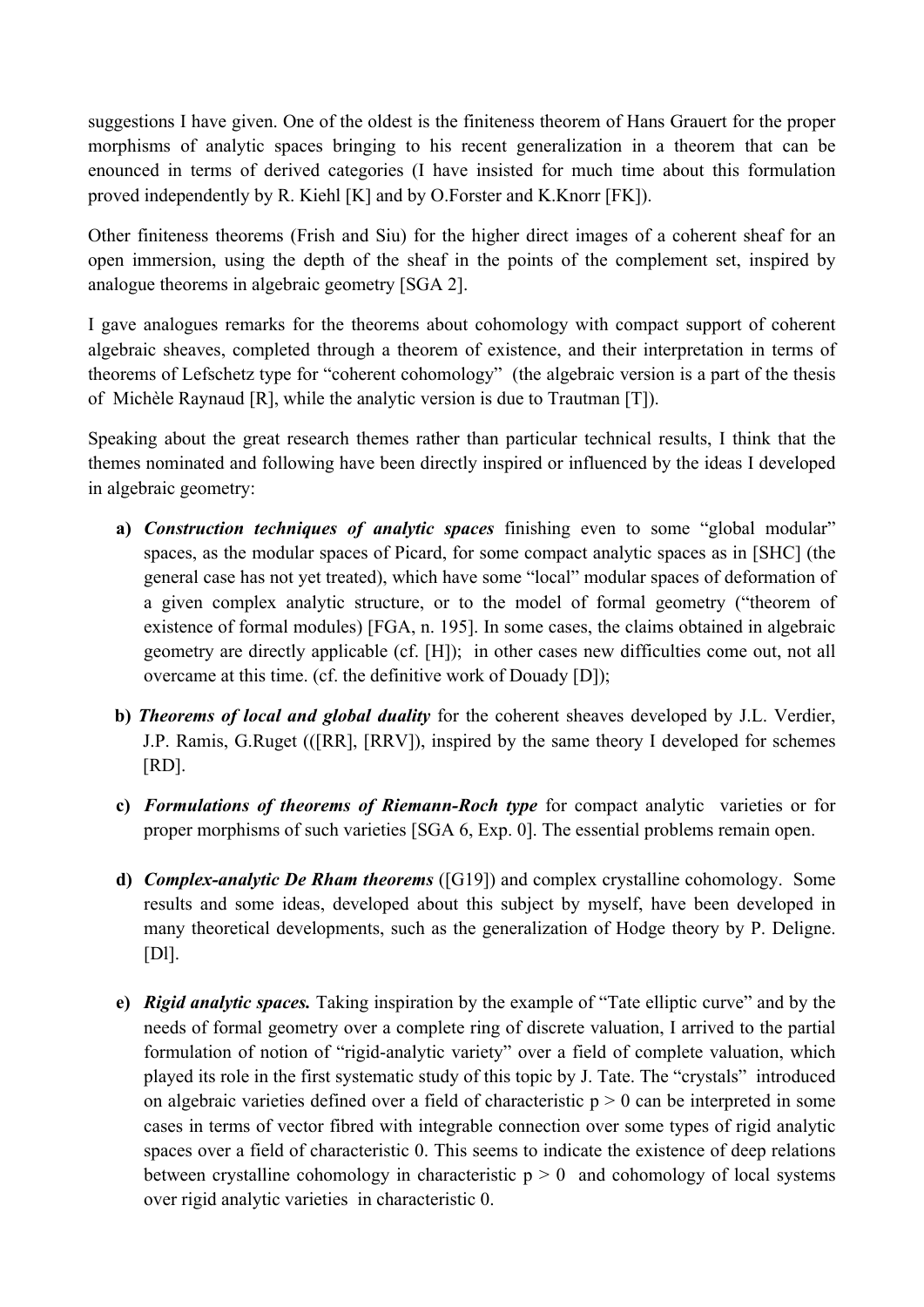## **7. TOPOLOGY** ([SGA4], [G8])

Until now, it is, above all, the K-invariants of topological spaces that I introduced during my researches about the Riemann-Roch theorem in algebraic geometry, that has known the most brilliant success; the K- invariants have been the starting point of many researches in homotopical topology and differential topology.

The numerous constructions that I have introduced in my algebraic proof of Riemann-Roch (such as

the operations  $\lambda_i$  and their links with the operations of symmetric group) have become current practice – not only in algebraic geometry and algebra, but also in topology and number theory (cf. the works of M. Atiyah, H. Bass, D. Quillen, J. Milnor, J. Tate, M. Karoubi, Shi, etc…).

Even more fundamental is the enlargement of general topology, in the spirit of sheaf theory (developed initially by Jean Leray) contained in the point of view of topos theory [SGA4]. I have introduced the topos since 1958, guided by the need to define a  $\ell$ -adic cohomology of algebraic varieties (and more generally of schemes), which is the tool for the cohomological interpretation of the celebrated Weil conjectures.

Effectively, the traditional notion of topological space is insufficient to treat the case of algebraic varieties over fields different by the complex field. The topology proposed by Zariski doesn't give us reasonable "discrete" cohomological invariants. Today the point of view of topos and the corresponding notion of "localization" are part of the daily practice of algebraic geometers and begins to enter in the theory of categories and mathematical logic (with the proof of B. Lawvere [L] of the theorem of Cohen about the independence of the continuum axiom, using a suitable adaptation of notion of topos).

It doesn't happen the same in topology and differential and analytic geometry, though some first steps in this direction (such as the attempt of the proof by Sullivan of of the Adams conjecture in K-theory, by reduction to a property of Frobenius operation over algebraic varieties in characteristic  $p > 0$ ).

#### **8. COHOMOLOGICAL THEORIES**

- **a) COHERENT COHOMOLOGY.** We obtained finiteness theorems; comparison theorems with the formal cohomology [EGA III], duality theorems and theorems about residues [RD].
- **b) ℓ-ADIC COHOMOLOGY.** In [SGA4] we defined the étale cohomology, obtaining comparison theorems, finiteness theorems, theorems about the cohomological dimension, the weak Lefschetz theorem. In [SGA5] we obtained duality theorems, the Lefschetz formulas, the formulas of Euler-Poincare, and application of étale cohomology to L-functions [SGA 5].
- **c) DE RHAM COHOMOLOGY** ([G19], [G20])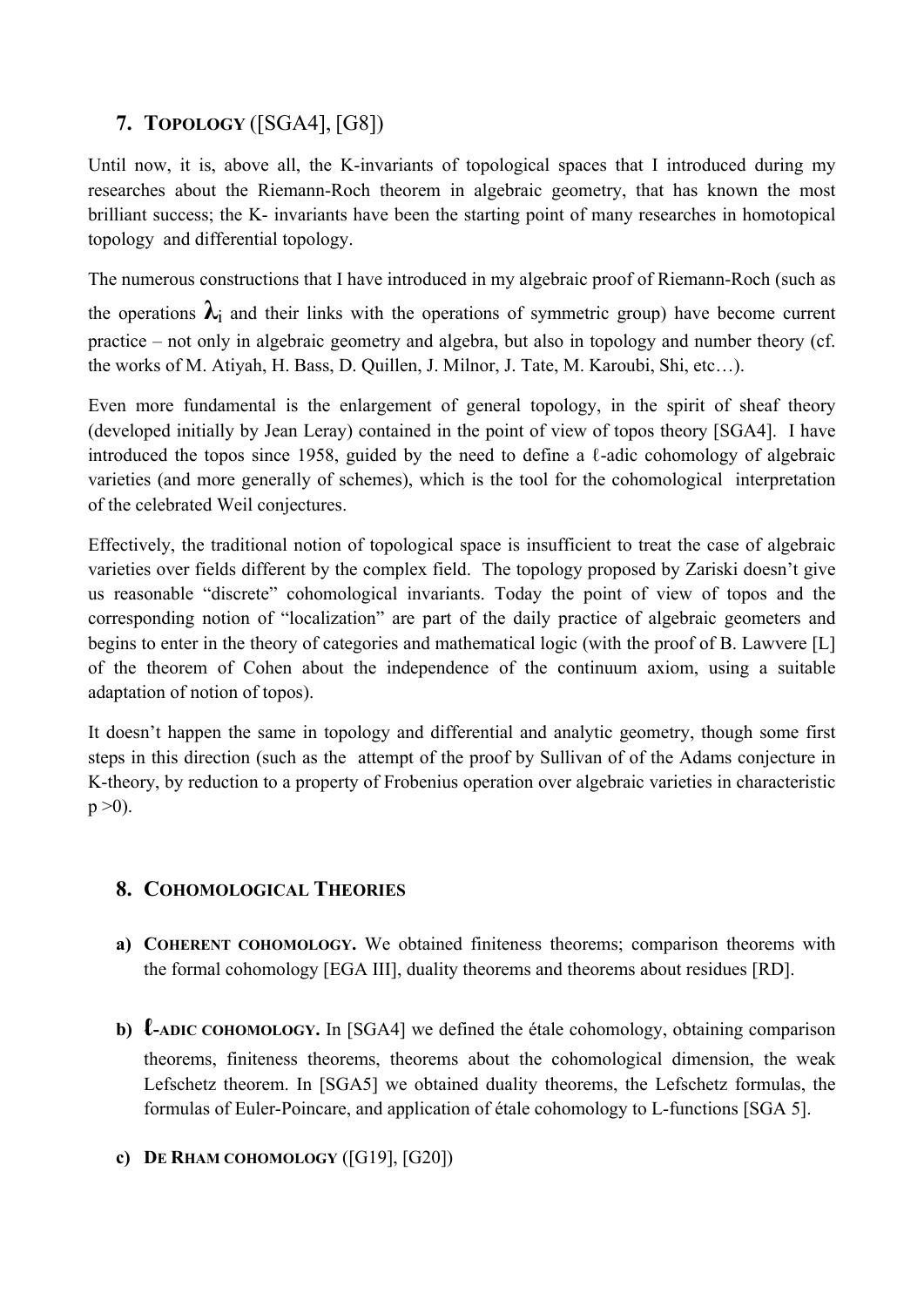**d) CRYSTALLINE COHOMOLOGY.** Some ideas are exposed in [CS, *Crystals and the De Rham Cohomology of Schemes*], then reprised and systematized in the thesis of Pierre Berthelot [B], and in the work of Luc Illusie and Pierre Berthelot about the crystalline Chern classes [BI].

#### **9. ARITHMETIC** ([SGA 5, EXP. XVI], [CS, EXP. III])

My principal contribution has been (with the collaboration of Michael Artin) the proof of rationality of L-functions associated to general  $\ell$ -adic sheaves over the algebraic varieties over finite fields – the particular case being the L-functions associated to the characters of finite groups acting over these varieties.

Starting from Weil conjectures we arrived to express the L-functions in terms o alternate products of characteristic polynomials of Frobenius acting on the "cohomology with proper support" of the variety.

Much more than of a simple question of rationality, these results open the way to a systematic cohomological approach of subtle arithmetical invariants as the functions Z and L of varieties, and the interpretation in arithmetical terms of duality theorems (now proved) and of Lefschetz theorems for the hyperplanes sections (yet not proved in characteristic  $p > 0$ ). This is an immense topic of study, which for the nature of the things should be centered, sooner or later, on the notion of "motive" (common denominator of different types of cohomology that we attach to an algebraic variety), but that, probably, will never explored until the end – the hour of this type of investigations being already passed (even if the people aware of this are rare).

### **10. MOTIVIC DIVAGATIONS** ([M2], [De])

Here we enter in a mathematical dream, trying to image what "could be", being insensately optimistic using the partial knowledge we have about the arithmetic properties of cohomology of algebraic varieties.

The notion of "motive" can be defined rigorously with the "moyen du bord" ([M2] and [De]), but if we want to go further and define some "natural" properties we have to face some conjectures today unproved [G21], such as Weil and Tate conjectures and others that the notion of motive suggests irresistibly.

These properties have been the object of numerous (private and public) conversations, but they were never published, because it is not in use in mathematics (contrarily to physics) publishing a coherent dream, and follow it till the end in its different elements.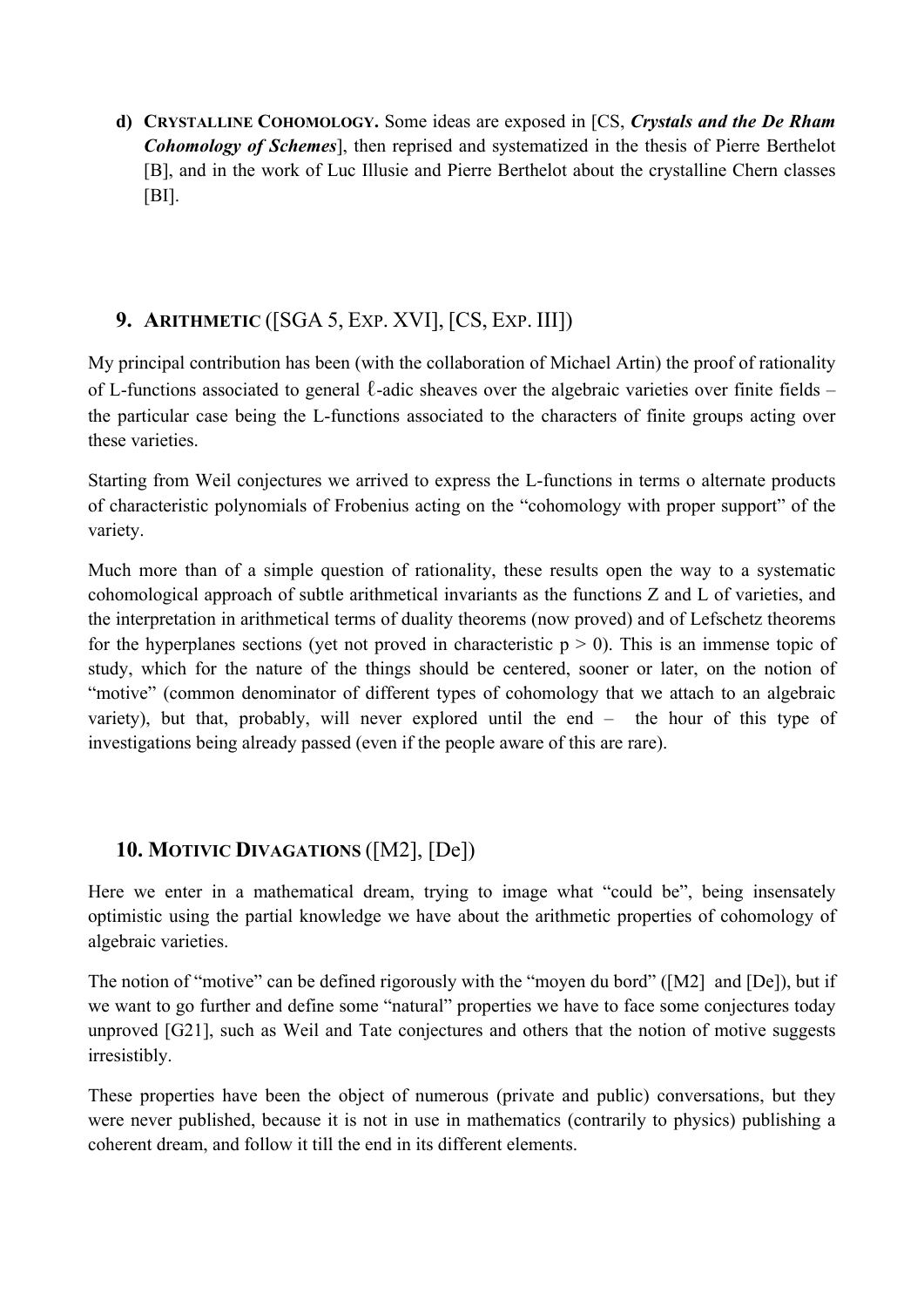It is evident, for everyone expert of cohomology of algebraic varieties, that "there is something", that "the motives exist".

I had the idea of writing, contrarily to use, an entirely conjectural book about motives – a sort of "mathematical science-fiction".

I was occupied by tasks more urgent than the tasks of mathematician and I strongly doubt that such a book will be written, and that we will arrive (even conjecturally) to have a global idea, precise and vast, of the formalism of motives.

Before it will happen, under the weight of the events, people will understand that speculative science can't save humanity and that there are more urgent tasks that "mettre sur pied" the most beautiful theory of world – conjectural or not.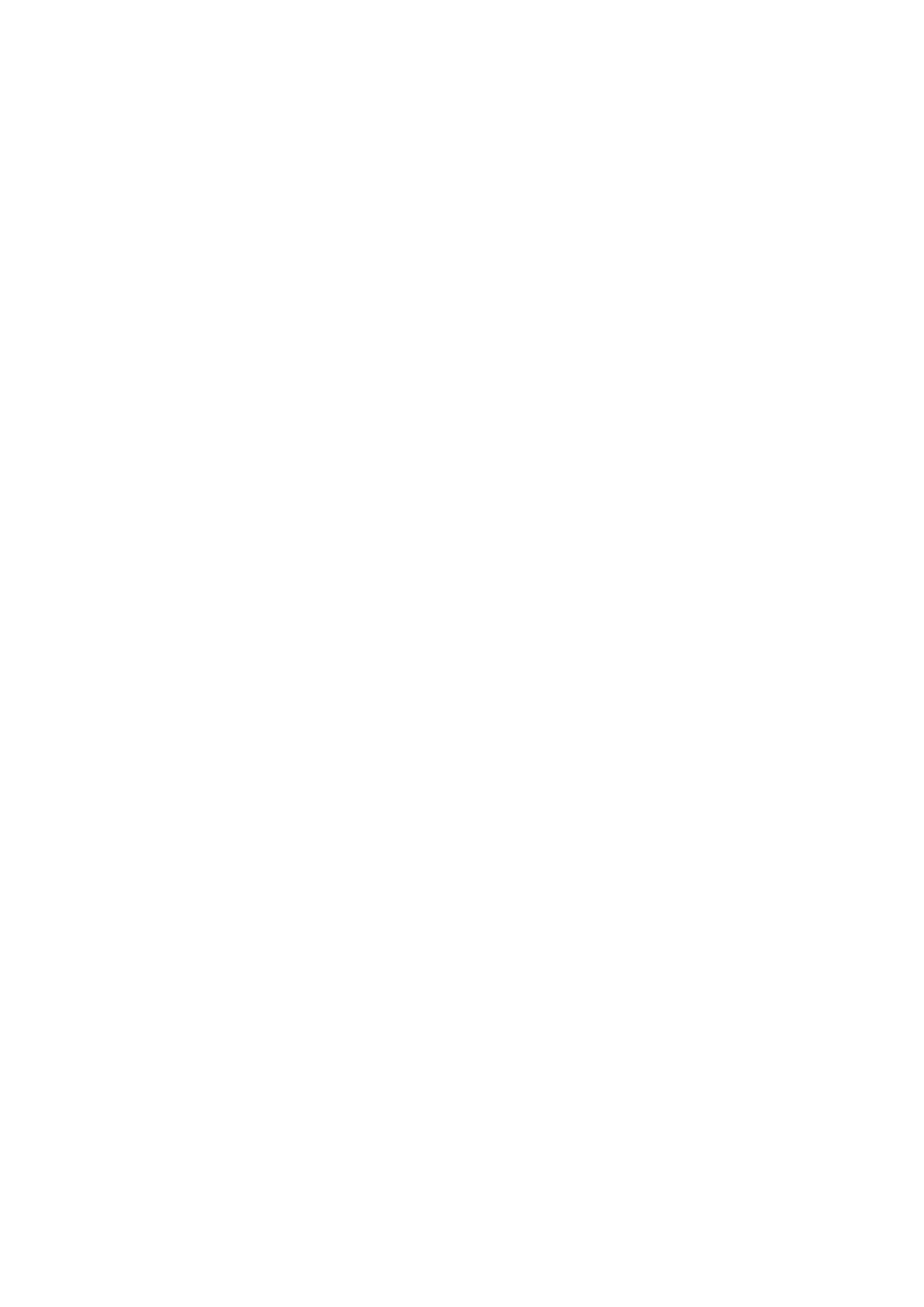# **REFERENCES**

[G1] *Produits Tensoriels Topologiques et Espaces Nucléaires*, Mem. of AMS **16** (1955)

[G2] *Résumé de la Théorie Métrique des Produits Tensoriels Topologiques et Espaces Nucléaires*, Annales de l'Institut Fourier **4** (1952), 73 – 112

[G3] *Sur les espaces (F) et (DF)*, Summa Math. Brasil. **3** (1954), 57 – 123

[G4] *Résumé de la Théorie Métrique des Produits Tensoriels Topologiques***,** Bull. Sao Paulo **8**  $(1954), 1 - 79$ 

[G5] *La Théorie de Fredholm*, Bull SMF **84** (1956), 319 – 384

[G6] *The Trace of Certain Operators*, Studia Mathematica **20** (1961), 141 –143

[G7] *A General Theory of Fiber Spaces with Structure Sheaf*, Preprint (1955)

[G8] *Théorèmes de Finitude pour la Cohomologie des Faisceaux*, Bull. SMF **84** (1956), 1 – 7

[G9] *Sur Quelques Points d'Algèbre Homologique*, Tôhoku Math. Journal **9** (1957), 119 – 221

[G10] A. BOREL – J.P. SERRE, *Le Théorème de Riemann-Roch (d'après Grothendieck)*, Bull. SMF **88** (1958), 97 – 136

[G11] *La Théorie des Classes de Chern*, Bull SMF **88** (1958), 137 – 154

[G12] *Un théorème sur les Homomorphismes des Schémas Abéliens*, Inv. Math **2** (1966), 59 – 78

[G13] *Catégories Cofibrées Additives et Complexe Cotangent Relatif,* Springer LNM **79** (1968)

[G14] *Représentations Linéaires et Compactification Profinie des Groupes Discrets*, Manuscripta Math. **2** (1970), 375 – 396

[G15] *Groupes de Barsotti-Tate et Cristaux*, Actes of ICM Nice (1970), Tome **1**, 431 – 436

[G16] *Groupes de Barsotti-Tate et Cristaux de Dieudonné*, Les Presses de l'Université de Montréal (1974)

[G17] (WITH J. MURRE), *The Tame Fundamental Group…,* Springer LNM **208** (1971)

[G18] *Sur la Classification des Fibres Holomorphes sur la Sphère de Riemann,* Amer. J. Math. **79** (1957), 121 – 138

[G19] *On the De Rham Cohomology of Algebraic Varieties*, Publ. Math. IHES **29** (1966), 95 – 103

[G20] *Hodge's General Conjecture is False for Trivial Reasons*, Topology **8** (1968), 299 – 303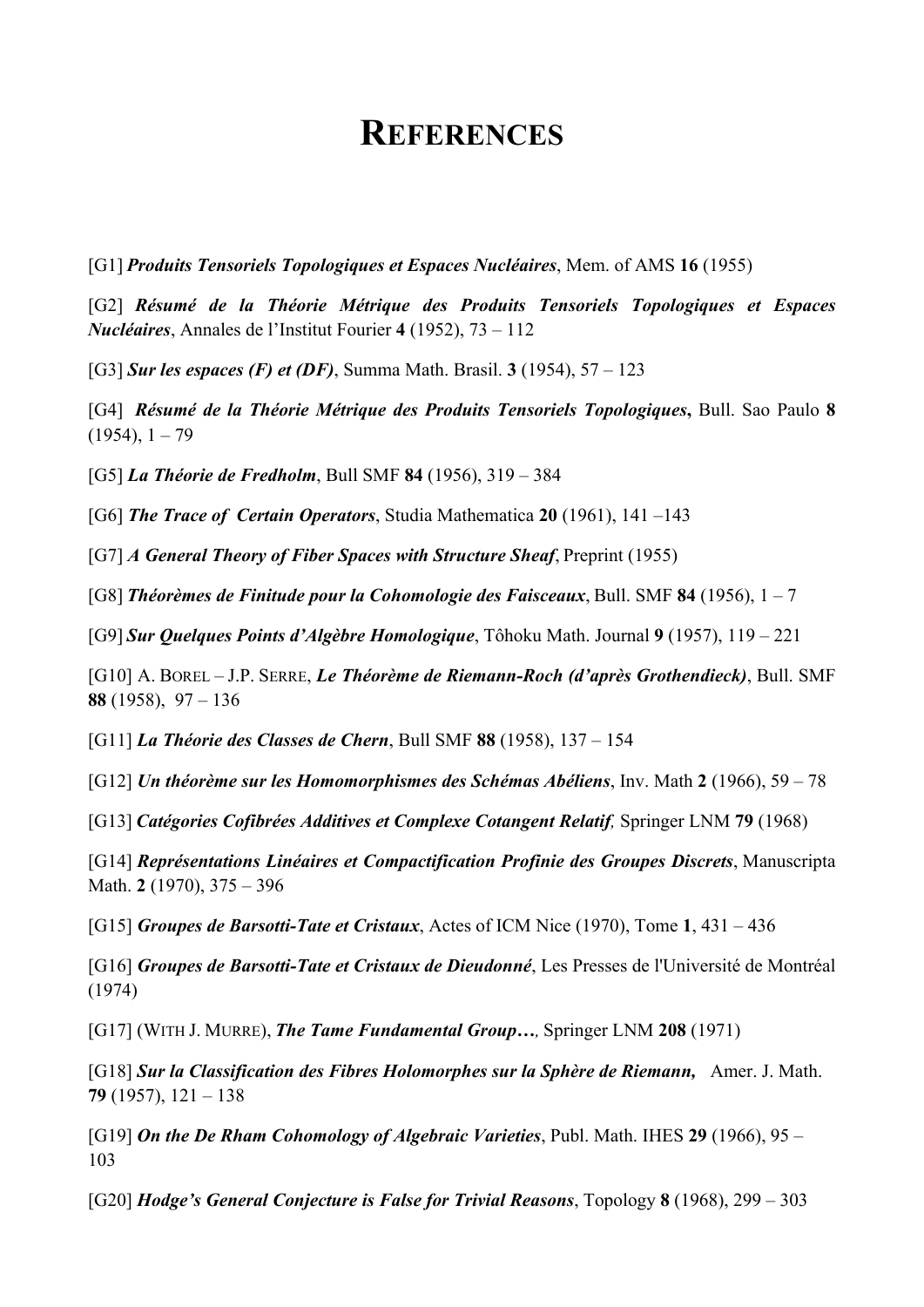[G21] *Standard Conjectures on Algebraic Cycles*, Bombay Colloquium (1968)

[SC] *Seminar Chevalley 1958*, Exp. 4 and Exp. 5.

[SHC] *Seminar Henri Cartan* **13** (1960/61), from Exp. 7 to Exp. 17.

[FGA] A. GROTHENDIECK, *Fondements de la Géométrie Algébrique,* Secrétariat Mathématique Institut Henri Poincaré<sup>3</sup>.

[EGA] A. GROTHENDIECK – J. DIEUDONNÉ, *Eléments de Géométrie Algébrique*, Publ. Math. de l'IHES (1960 – 1967)

[SGA] A. GROTHENDIECK AND COLLABORATORS, *Séminaires de Géométrie Algébrique du Bois-Marie* (1960 – 1969)

SGA 1 – *Revêtements Etales et Groupe Fondamental* (1960/61), Springer-Verlag (1970)

SGA 2 – *Cohomologie locale et Théorèmes de Lefschetz Locaux et Globaux* (1962), North-Holland (1968)

SGA 3 – *Schémas en Groupes* (1962/64), Springer-Verlag (1970)

SGA 4 – *Théorie des Topos et Cohomologie Etale des Schémas* (1963/64), Springer-Verlag (1972/73)

SGA 5 – *Cohomologie ℓ-adique et Fonctions L* (1965/66), Springer-Verlag (1977)

SGA 6 – *Théorie des Intersections et Théorème de Riemann-Roch* (1966/67), Springer-Verlag (1971)

SGA 7 – *Groupes de Monodromie en Géométrie Algébrique* (1967/69), Springer-Verlag (1972/73)

[CS] *Dix Exposes sur la Cohomologie des Schémas*, North-Holland (1968)

<sup>&</sup>lt;sup>3</sup> This text contains Grothendieck' s expositions at the Bourbaki Seminar from 1957 to 1962, with some "commentaires".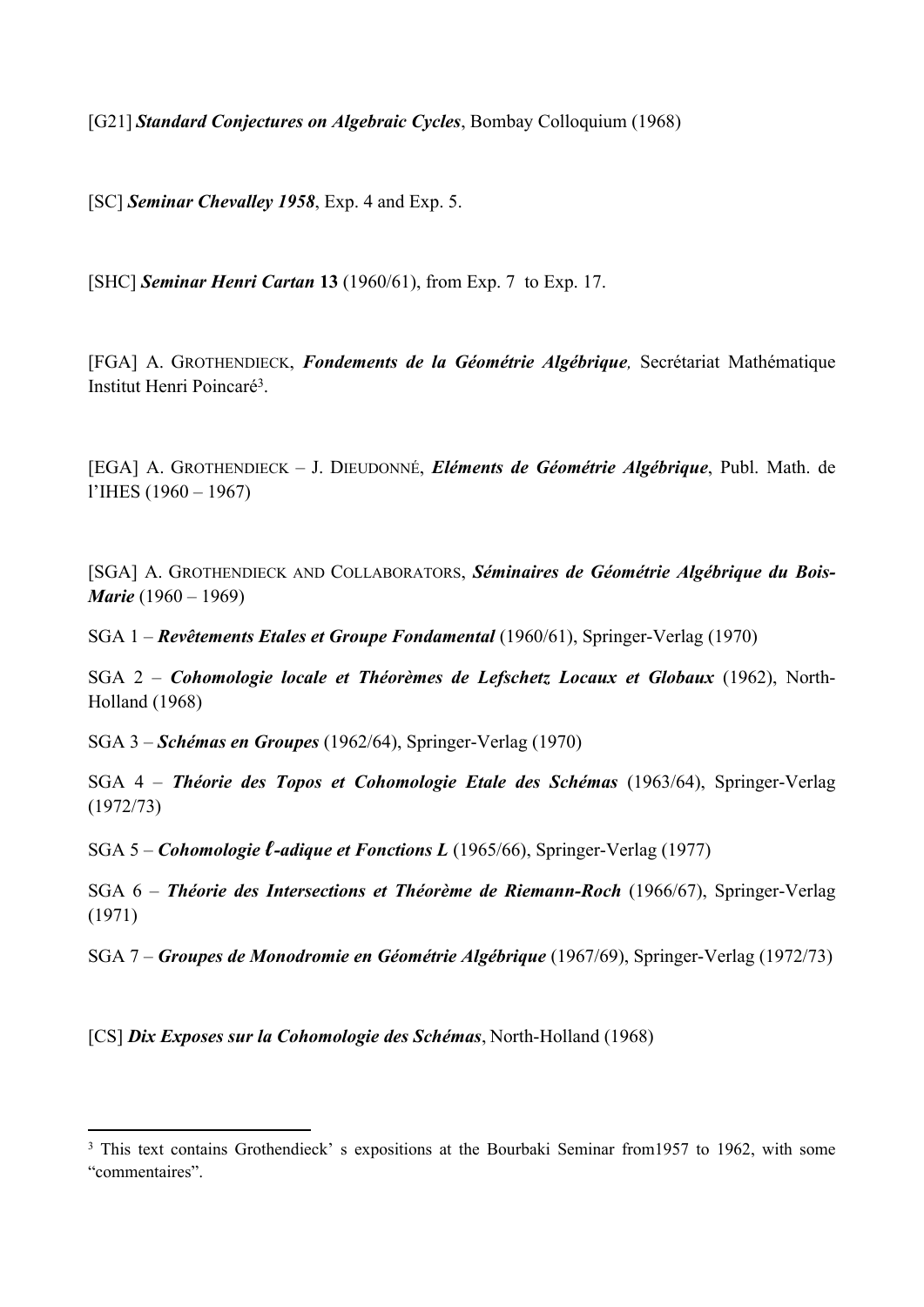# **WORKS INSPIRED BY GROTHENDIECK**

[AH] M. ATIYAH – F. HIRZERBRUCH, *Riemann-Roch Theorem for Differentiable Manifolds*, Bull. AMS **65** (1959), 276 – 281

[B] P. BERTHELOT, *Cohomologie Cristalline des Schémas de Caractéristique p > 0,* Springer LNM **407** (1974)

[BI] P. BERTHELOT – L.ILLUSIE, *Classes de Chern en Cohomologie Cristalline*, C.R. Acad. Sci. Paris **270,** 1695 – 1697 ; 1750 – 1752.

[D] A. DOUADY, *Le Probleme des Modules pour les Sous-Espaces Analytiques Compact d'un Espace Analytique Donné*, Ann. Inst. Fourier **16** (1966), 1 – 95

[De] M. DEMAZURE, *Motifs de Variétés Algébriques*, Sem. Bourbaki **365** (November 1969)

[Dl] P. DELIGNE, *Théorie de Hodge* **I** (Proceedings of the ICM, Nice 1970) ; **II** (Publ. Math. IHES **40** (1971), 5 – 57) ; **III** (Publ. Math. IHES **44** (1974), 5 – 77)

[DM] P. DELIGNE – D. MUMFORD, *The Irreducibility of the Space of Curves of Given Genus*, Publ. IHES **39** (1969), 75 – 109

[FK] O. FORSTER-K. KNORR, *Relativ Analytische Raume und die Kaharenz von Bildgarben,* Inv. Math **16** (1972), 113 – 160

[Gi1] J. GIRAUD, *Méthode de la Descente*, Mem. de la SMF **2** (1964), 1 – 150

[Gi2] J. GIRAUD*, Cohomologie non Abélienne,* Grundlehren Math. Wiss. **179** Springer–Verlag (1972)

[GV] I. GELFAND – N. VILENKIN, *Les Distributions (Tome 4)*, DUNOD (1968)

[H] M. HAKIM, *Topos Annelés et Schémas Relatifs*, Ergebnisse Math. Gr. **64**, Springer–Verlag (1972)

[I] L. ILLUSIE*, Complexe Cotangent et Déformations I – II,* Springer LNM **239** et **283** (1971)

[K] D. KNUTSON, *Algebraic Spaces*, Springer LNM **203** (1971)

[Ki] R. KIEHL, *Relativ Analytische Raume*, Inv, Math. **16** (1972), 40 – 112

[L] F. LAWVERE, *Toposes, Algebraic Geometry and Logic*, Springer LNM **274** (1972)

[M1] YURI MANIN, *Théorie des Groupes Formels Commutatifs sur des Corps de Caractéristique Finie*, Uspekhi Mat. Nauk **18** (1963), 3 – 90

[M2] YURI MANIN, *Correspondances, Motifs et Transformations Monoidales*, Mat. Sbornik **77**   $(1968), 475 - 507$